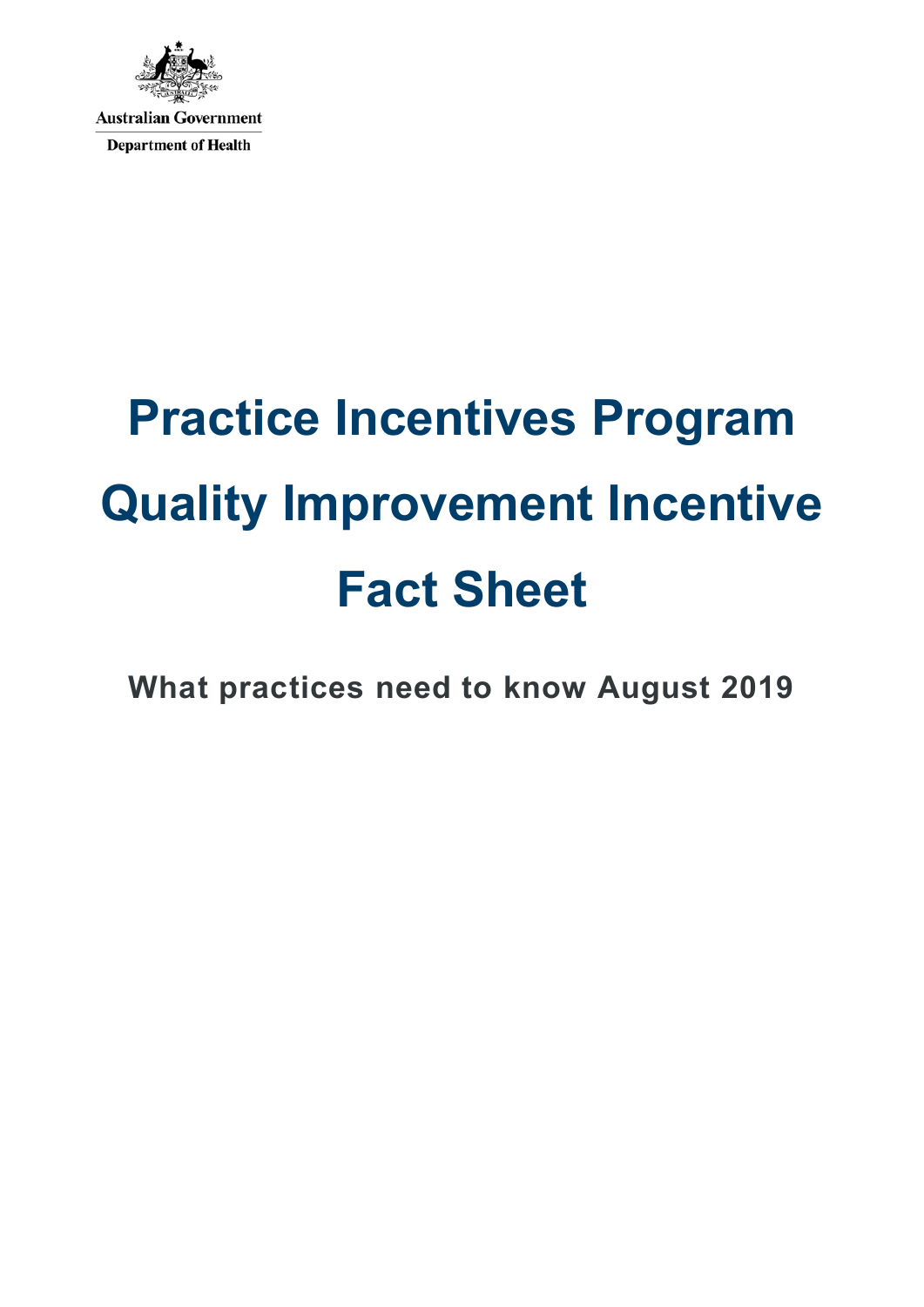#### **1. Why is there a new Quality Improvement Incentive under the PIP?**

The new Quality Improvement (QI) Incentive under the Practice Incentives Program (PIP) aims to recognise and support those practices that commit to improving the care they provide to their patients. Participating practices will be supported to utilise the clinical information they have about their own communities and their knowledge of the particular needs of their own patients to develop innovative strategies to drive improvement.

As well as undertaking quality improvement activities, practices will share a minimum set of deidentified aggregated data with their local Primary Health Network (PHN), such as the proportion of patients who are diabetic, the proportion who smoke, the cardiovascular risk and weight profile. This information will be collated at the local level by the Primary Health Networks to assist in supporting improvement and understanding population health needs. The Australian Institute of Health and Welfare (AIHW) as the national data custodian will be responsible for managing the use, access and protection of data in the collated national data set.

As the program uses de-identified data, no access of any individual or identified patient data, or any measures from an individual practice will be available to the Department of Health.

#### **2. What is the PIP QI Incentive?**

The PIP QI Incentive is a payment to general practices that participate in quality improvement activities to improve patient outcomes and deliver best practice care.

The PIP QI Incentive rewards general practices for undertaking continuous quality improvement activities in partnership with their local PHN through the collection and review of practice data. It represents a move away from process focused funding to a system that rewards improvement in primary care. It builds on 68% of general practices that already voluntarily share their practice data with PHNs for quality improvement and population health purposes.

Aboriginal Community Controlled Health Services (ACCHS) and other organisations funded under the Indigenous Australians' Health Programme (IAHP) have a well-established system of using primary health data to undertake quality improvement activities. These activities help improve the delivery of primary health care for Aboriginal and Torres Strait Islander people. For the purposes of the PIP QI Incentive, IAHP funded organisations will continue to provide data against the **Aboriginal and Torres Strait Islander National Key Performance Indicators (nKPIs)**, within their existing arrangement with the Department of Health. ACCHS and other IAHP organisations are not required to provide data to their local PHNs to be eligible to receive the PIP QI Incentive payment.

More information on the key eligibility requirements and how to participate is available on the Department of Health website:

https://www1.health.gov.au/internet/main/publishing.nsf/Content/PIP-QI\_Incentive\_quidance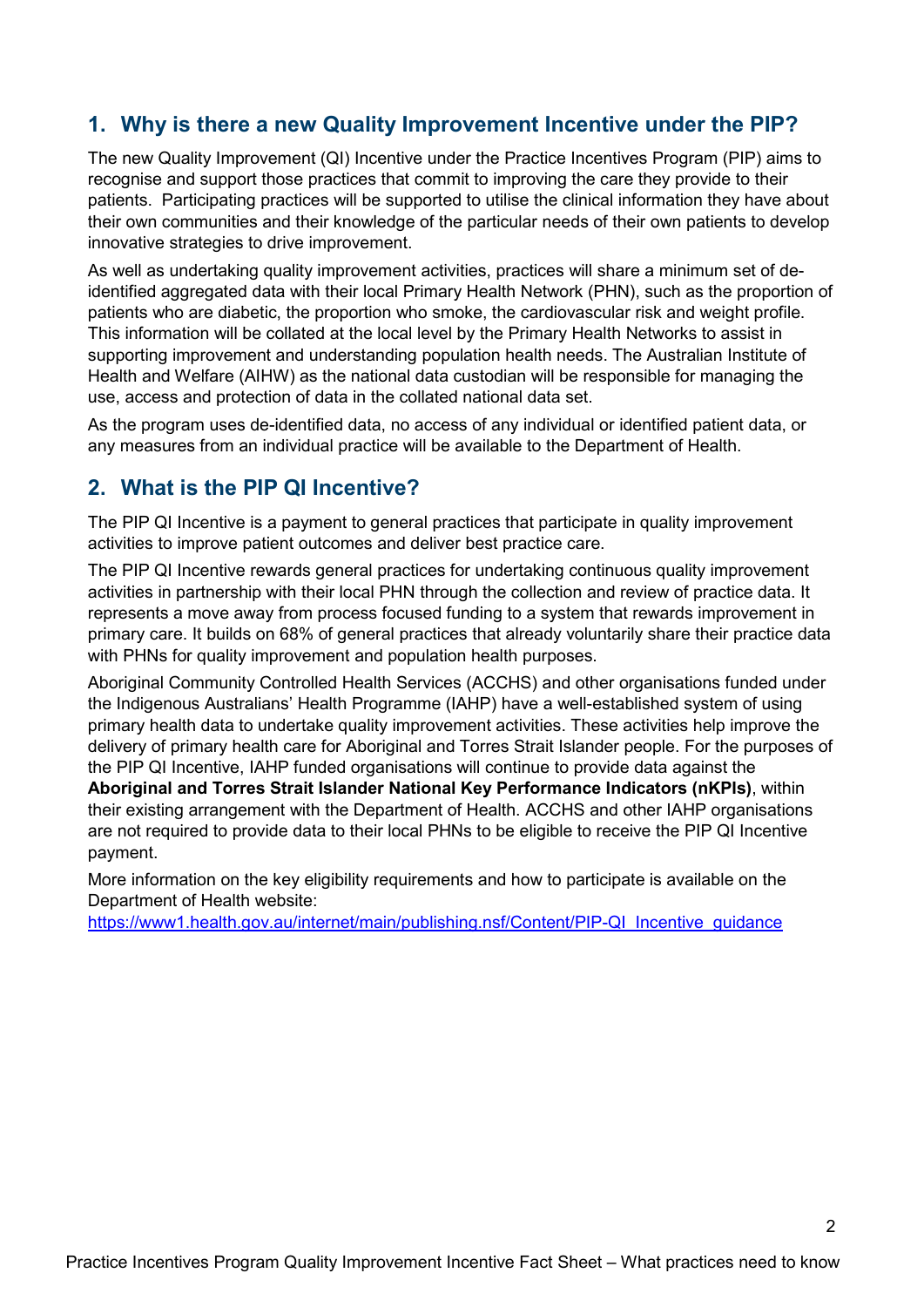# **3. What is the payment for participating in the PIP QI Incentive?**

The PIP QI Incentive provides a payment of \$5 per Standardised Whole Patient Equivalent (SWPE) per annum to accredited practices who provide the PIP Eligible Data Set each quarter to their local PHN and participate in continuous quality improvement activities in partnership with their local PHN. Eligible general practices can receive a maximum payment of \$12,500 per quarter or \$50,000 per annum.

For example, any practice that meets the eligibility requirements each quarter with a SWPE of 10,000 or higher will hit the cap of \$50,000 per annum. The Incentive is paid quarterly to a cap of \$12,500. If a practice's SWPE is 7,500 they are eligible for \$37,500 per annum, which if their SWPE remains static would be paid at \$9,375 per quarter.

#### **4. What does working in partnership with your local PHN mean?**

The definition of partnership with your local Primary Health Network (PHN) is broad and is determined by the amount of support a general practice requires. For example, this may range from accessing self-service modules available on a PHN website to highly supported quality improvement programs. It is up to the general practice to determine what type of support they require from their PHN service offering. Please contact your local PHN for more information on what type of support they can offer your general practice.

#### **5. When does the PIP QI Incentive commence?**

The PIP QI Incentive commenced on 1 August 2019. General practices, Aboriginal and Community Controlled Health Services and other organisations funded under the Indigenous Australians' Health Programme can register for the PIP QI Incentive from 1 August 2019.

To qualify for the first quarterly payment in November 2019, practices will need to:

- Register with the Department of Human Services and submit the PIP Eligible Data Set to their local PHN by **15 October 2019** (see further details below).
- Commence a quality improvement activity in partnership with your local PHN by **30 October 2019**.

#### **6. How do I sign up for the PIP QI Incentive?**

If you are an accredited general practice that already participates in PIP you must follow the below steps to sign up for the QI Incentive:

- log on to [HPOS](https://www.humanservices.gov.au/organisations/health-professionals/services/medicare/hpos/log)
- Click **My Programs**
- Go to the **PIP tile**
- Click the **Update button**
- The **Program** and **PIP** information screen will appear
- Click the **Exit** button at the bottom of the information
- Look for the **Main menu** (red header at top-left of screen), and click **Incentive summary**
- In the **Quality Stream** section > **Quality Improvement Incentive**, click the **Apply** link
- Read the terms.
- Tick the **Participation Payment** option
- Click **Submit**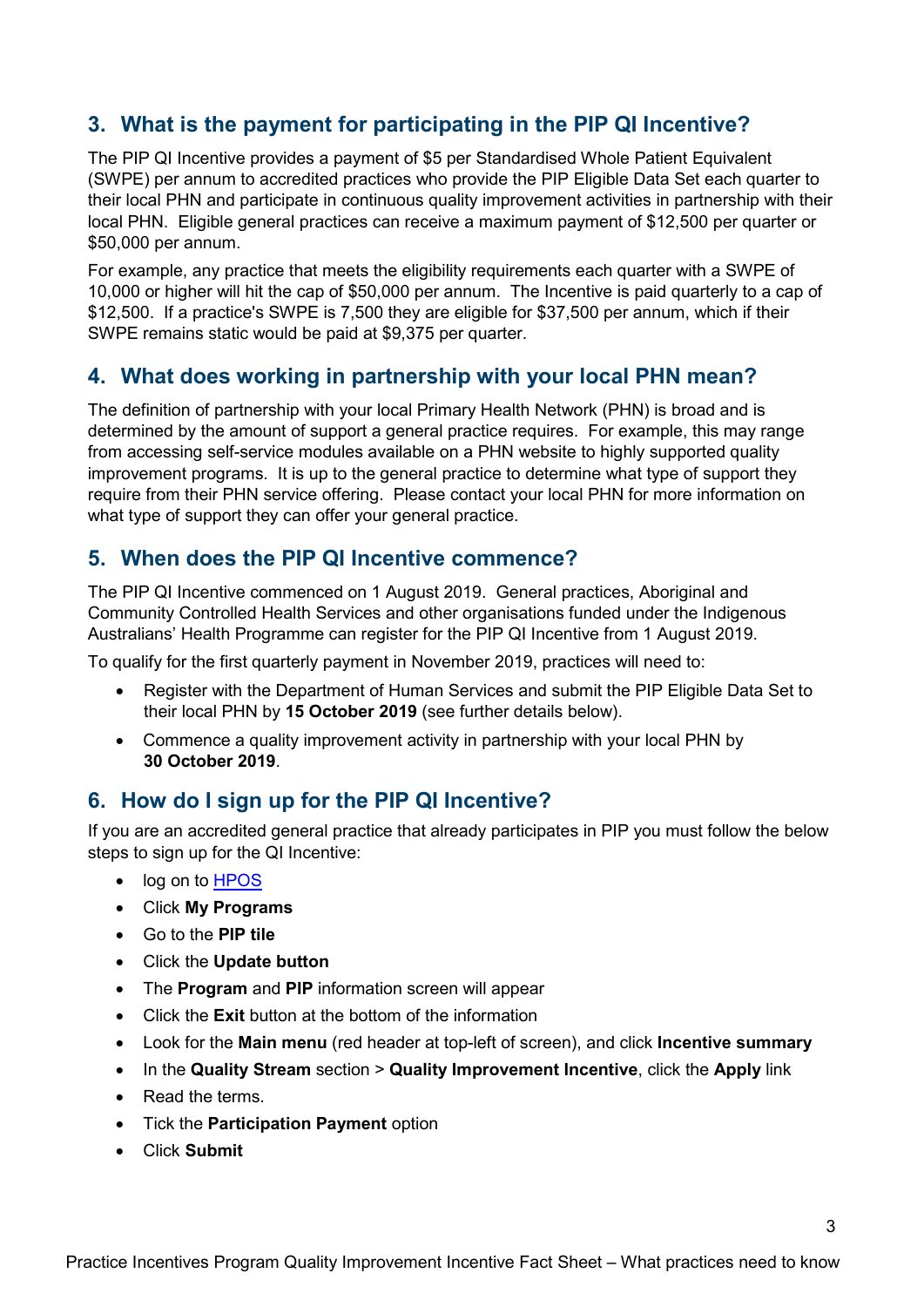If you are an accredited general practice that does not participate in PIP but you qualify for the PIP you must follow the below steps to sign up for the QI Incentive:

- Register for a [PRODA account](https://www.humanservices.gov.au/organisations/health-professionals/services/medicare/proda/register) or;
- Complete the [Practice Incentives Program Application form](https://www.humanservices.gov.au/organisations/health-professionals/forms/ip001)
- Log on to **HPOS**
- Click **My Programs**
- Go to the **PIP tile**
- Click the **Update button**
- The **Program** and **PIP** information screen will appear
- Click the **Exit** button at the bottom of the information
- Look for the **Main menu** (red header at top-left of screen), and click **Incentive summary**
- In the **Quality Stream** section > **Quality Improvement Incentive**, click the **Apply** link
- Read the terms
- Tick the **Participation Payment** option
- Click **Submit**

If you need assistance with registration and you are the practice owner or the authorised contact person you can use the HPOS mail centre to ask general questions about registration. You must seek permission to register from the practice owner.

Please remember to include your PIP practice ID number, your practice name and the name of the person sending the enquiry. This helps the Department of Human Services identify you and respond.

For more information you can also:

- visit the Human Services website at [humanservices.gov.au/pip](http://www.humanservices.gov.au/pip)
- call Human Services on 1800 222 032 (call charges may apply)
- email Human Services at [pip@humanservices.gov.au](mailto:pip@humanservices.gov.au)

## **7. What is the PIP Eligible Data Set?**

The PIP Eligible Data Set is de-identified patient data, aggregated at the practice level that can be analysed by the demographic and clinical factors specified in the [PIP Eligible Data Set Data](https://www1.health.gov.au/internet/main/publishing.nsf/Content/PIP-QI_Incentive_guidance)  [Governance Framework.](https://www1.health.gov.au/internet/main/publishing.nsf/Content/PIP-QI_Incentive_guidance)

It is comprised of only those fields required to:

- Calculate the PIP QI ten improvement measures; and
- Conduct approved analysis (such as gender and age) in accordance with the PIP Eligible Data Set Data Governance Framework (see Principle 4).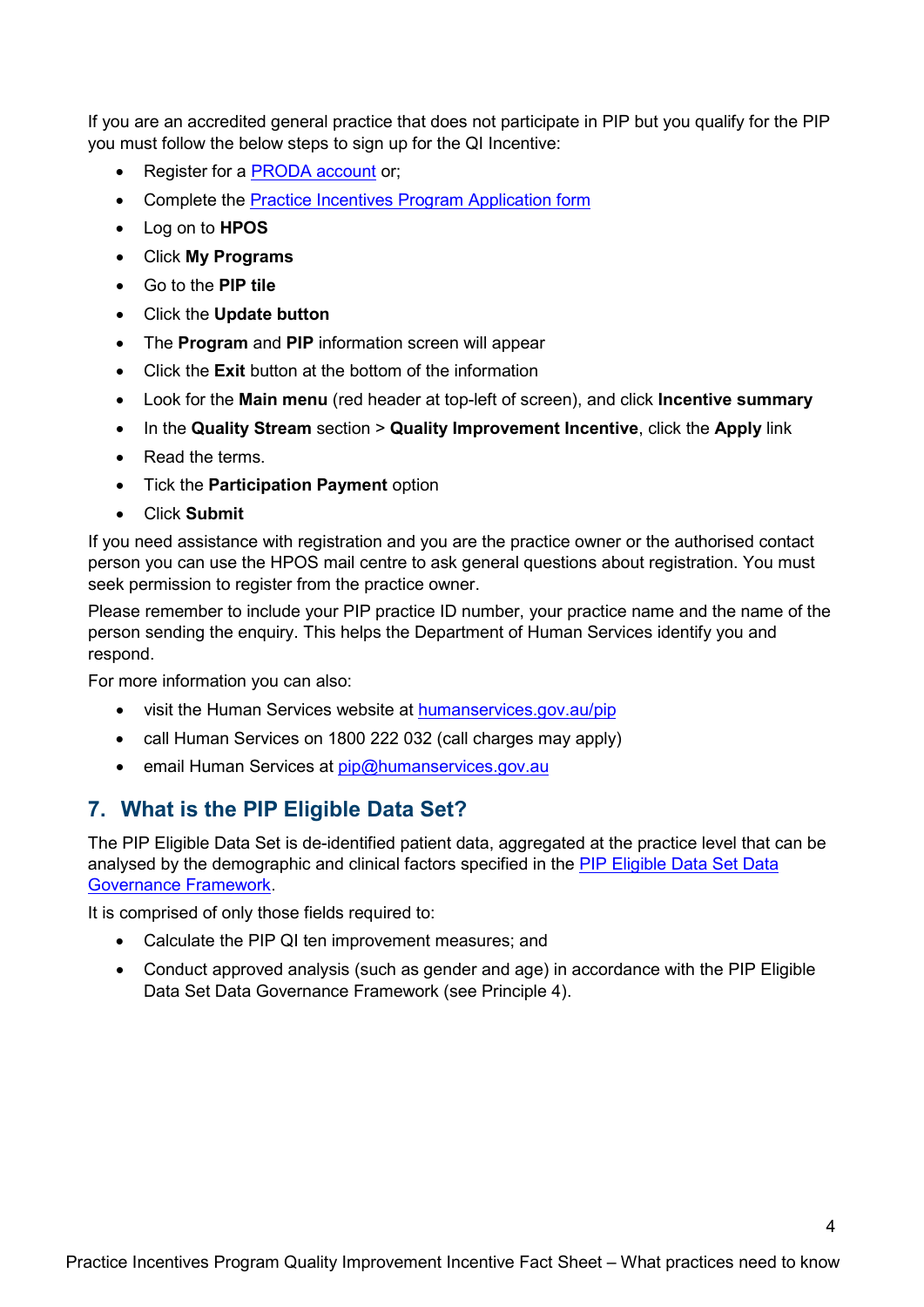## **8. How does a general practice submit the PIP Eligible Data Set?**

In order to meet the data sharing eligibility requirements for the PIP QI Incentive, a general practice can choose to submit their data via the below options depending on the capabilities of their current clinical information system.

**Option 1)** General practices that already exchange data with their local PHN

• A general practice can continue to utilise the data extraction tool method agreed with their local PHN to submit the PIP Eligible Data Set.

**Option 2)** General practices that do not currently exchange data with their local PHN but have compatible software

- A general practice can utilise the data extraction method offered by their local PHN to submit the PIP Eligible Data Set.
- A general practice can purchase or licence their own data extraction tool which is compatible with their local PHN; or
- A general practice can work with their clinical information system provider and local PHN to submit the PIP Eligible Data Set in accordance with the PIP Eligible Data Set Data Governance Framework. General practices in this situation may wish to apply for a time limited exemption (refer Option 3).

**Option 3)** General practices that cannot exchange data with their local PHN because they do not currently have compatible software or who do not want to use the software offered by their PHNs

- Work with their clinical information system provider and local PHN to create a compatible system to submit the PIP Eligible Data Set in accordance with the PIP Eligible Data Set Data Governance Framework.
- Apply to the Department of Health for a time-limited exemption and work towards operationalising a compatible system.
- The Department of Health may give general practices up to 12 months to ensure that they have sufficient time to work with their PHN and clinical information system provider on finding a solution that complies with the PIP QI Incentive Guidelines and the PIP Eligible Data Set Data Governance Framework.
- If a time-limited exemption is approved by the Department of Health, practices will need to work in partnership with their local PHN to meet the other requirements of the PIP QI Incentive.

## **9. When does the PIP Eligible Data Set need to be submitted to the local Primary Health Network (PHN) by?**

General practices are required to submit data to their local PHN at least once within the relevant dates specified in the data submission period.

| <b>Payment month</b> | Data submission period   |
|----------------------|--------------------------|
| November             | 1 August to 15 October   |
| February             | 1 November to 15 January |
| May                  | 1 February to 15 April   |
| August               | 1 May to 15 July         |

#### **Table 1: Data submission periods for payment months**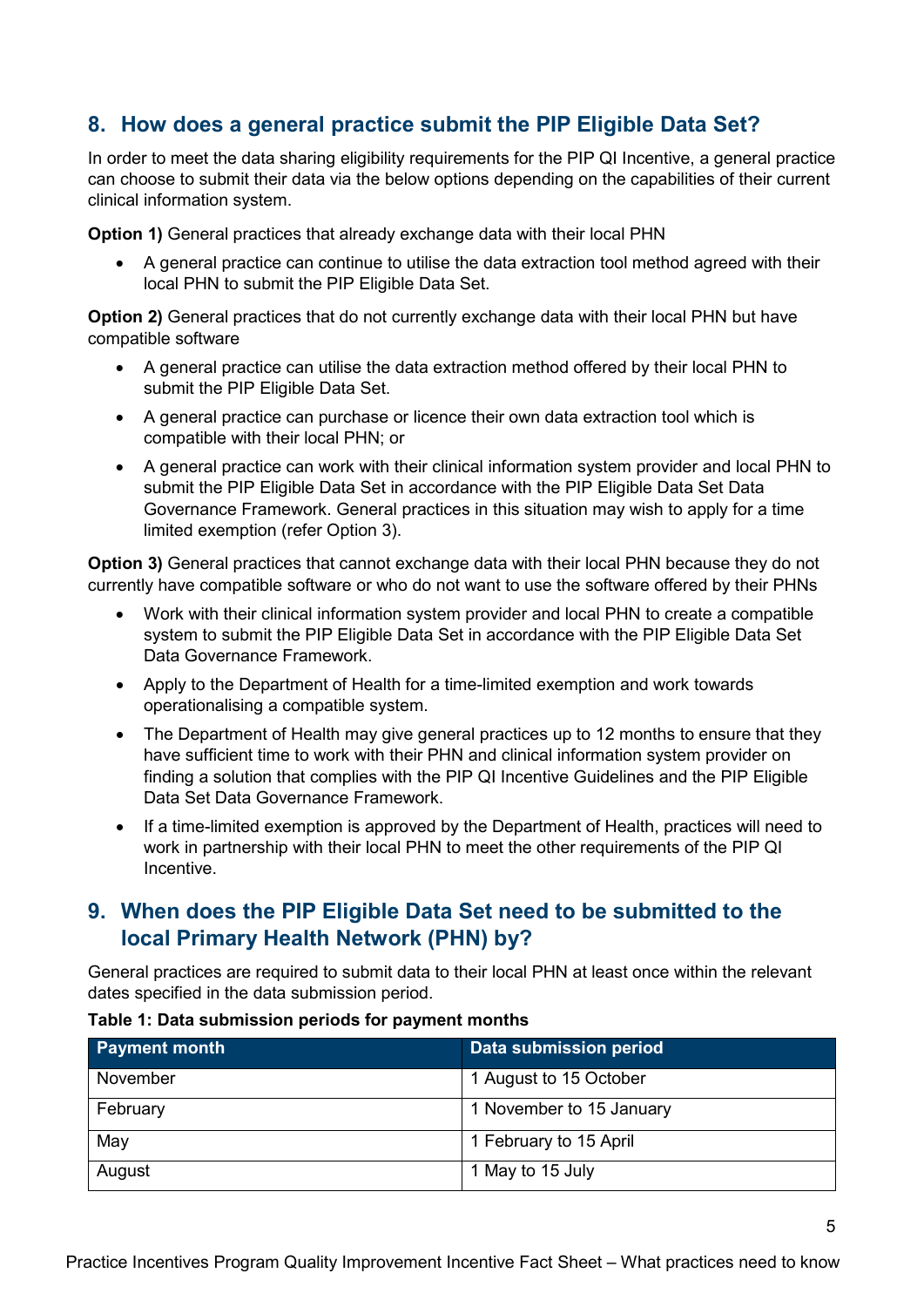## **10.What happens if I haven't submitted the data by the due date?**

In programs such as the PIP QI Incentive there is an obligation on practices to manage their participation consistent with the criteria. For this to happen practices need to actively engage with and monitor the performance of their systems. However, the Department of Health will take into account the circumstances of each practice and the reasons data hasn't been submitted. If a practice can demonstrate it is making genuine efforts to supply the data – e.g. through having applied to the Department of Health for a time-limited extension while they work with their local PHN on data sharing arrangements – the practice will remain eligible for payment for the relevant quarter while these transitions issues are managed.

#### **11.Does a general practice have to submit their entire data set?**

For the specific purposes of the PIP QI Incentive, general practices are required only to submit data relevant to the PIP Eligible Data Set. The Department of Health recognises however that PHNs and many general practices have contributed to better health outcomes through the sharing of broader clinical data from general practices to PHNs (the Population Health Data Set) and encourages general practices and PHNs to continue existing data sharing arrangements alongside the PIP QI.

#### **12.Can patients opt out?**

General practice patient consent arrangements should provide patients with the opportunity to opt out. Software providers are required to support patient opt out with simple options to manage this. Contact your software provider for specific advice on how to do this.

## **13.Does a general practice get an incentive for submitting the PIP Eligible Data Set to their local PHN?**

A general practice must meet all eligibility requirements detailed in the [PIP QI Incentive Guidelines](https://www1.health.gov.au/internet/main/publishing.nsf/Content/PIP-QI_Incentive_guidance) to receive the PIP QI Incentive payment. To receive the incentive a general practice must:

- Be eligible for the PIP;
- Register for the PIP QI Incentive;
- Electronically submit the PIP Eligible Data Set to their local PHN quarterly; and
- Undertake continuous quality improvement activities in partnership with their local PHN.

#### **14.How will the Department of Health know if my general practice has met the eligibility requirements of the PIP QI Incentive?**

PHNs will advise the Department of Health whether a practice:

- has submitted the PIP Eligible Data Set; or
- is working on data sharing arrangements under a time limited exemption

It is the practice's responsibility to maintain sufficient evidence that a CQI activity has been undertaken. While the Department of Health does not specify the type of evidence required, practices must retain documentation for 6 years in case they are selected for an audit.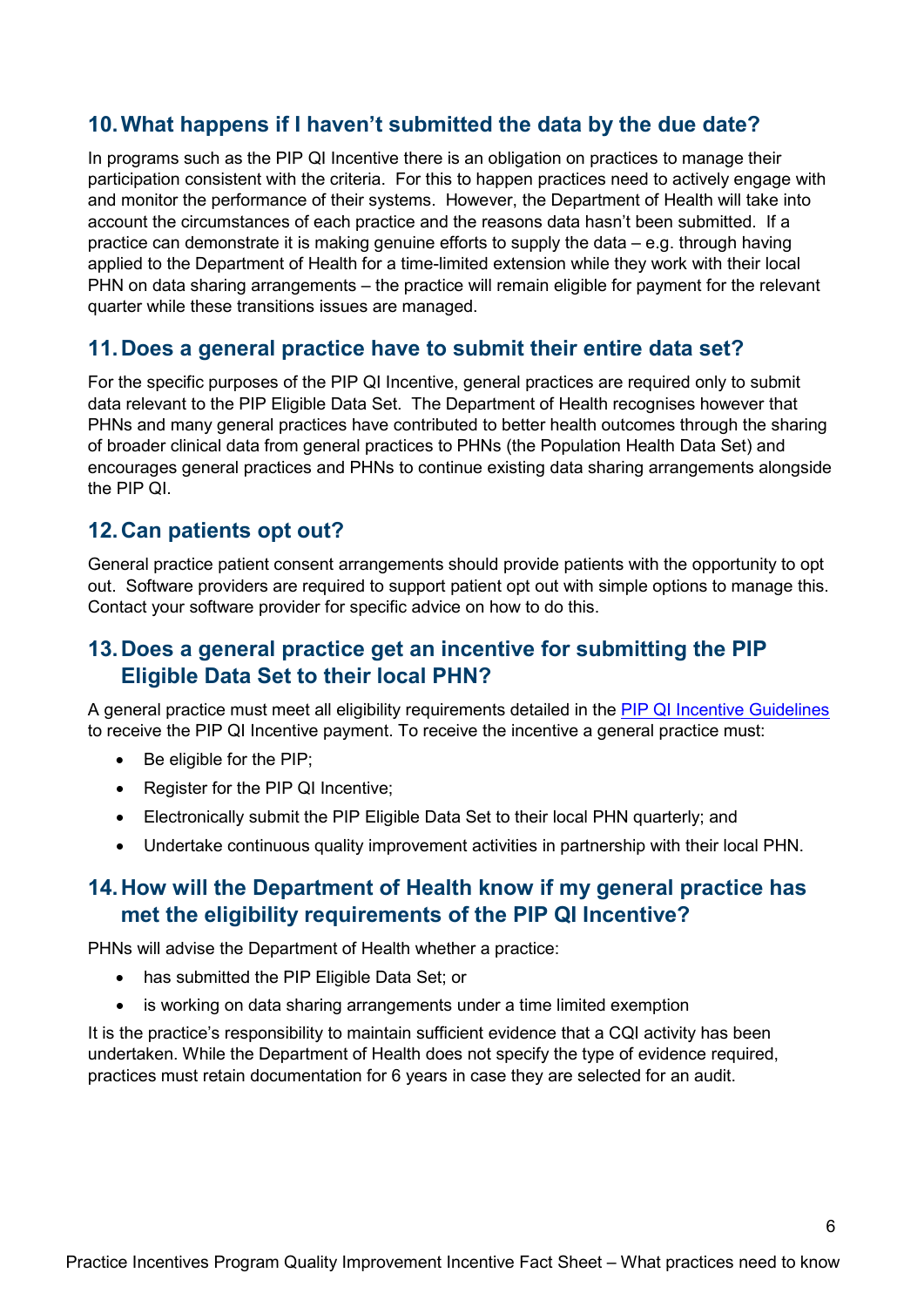Each year, general practices that participate in PIP are also required to sign and return an annual confirmation statement. The annual confirmation statement is a legal declaration of compliance or non-compliance. It is the sole responsibility of the general practice to sign and return this statement to the Department of Human Services. If a general practice fails to provide this statement all PIP payments will be withheld until it has been returned.

More information on the annual confirmation statement is available here: [https://www.humanservices.gov.au/organisations/health-professionals/services/medicare/practice](https://www.humanservices.gov.au/organisations/health-professionals/services/medicare/practice-incentives-program-guidelines/eligibility/how-we-make-pip-payments#a2)[incentives-program-guidelines/eligibility/how-we-make-pip-payments#a2](https://www.humanservices.gov.au/organisations/health-professionals/services/medicare/practice-incentives-program-guidelines/eligibility/how-we-make-pip-payments#a2)

# **15.What does a PHN use the PIP Eligible Data Set for?**

The PIP Eligible Data Set will assist PHNs to:

- work with general practices to support quality improvement, examples include:
	- $\circ$  providing practices with reports based on their practice population data which will help identify potential areas for improvement and in which they can focus their CQI activities
	- o providing feedback on the quality of the data submitted
	- $\circ$  where the general practice agrees, provide benchmarking against an aggregate of other general practices in the region
	- $\circ$  providing advice on managing the patient population indicated in the data
- contribute to service planning and population health mapping at different levels including PHN boundaries, local health districts, jurisdictional boundaries and at national level.

PHNs will share the aggregated data with the national data custodian - the Australian Institute of Health and Welfare (AIHW) - for national level analysis and research. Researchers may apply to access the data securely and in accordance with data access and release protocols, which will be developed in accordance with the PIP Eligible Data Set Data Governance Framework. The AIHW will not be collecting data for the first 12 months of the PIP QI Incentive, however trial data exchanges will commence to ensure readiness for this to occur.

## **16.What are the privacy controls for the PIP Eligible Data Set?**

Privacy is maintained through numerous controls:

- no identified data leaves the practice's software;
- suppression rules are applied by data custodians to prevent the sharing of information where small numbers of patients are involved;
- no data set linkage is permitted if such linkage could reasonably result in re-identification of the PIP Eligible Data Set;
- no commercialisation of the PIP Eligible Data Set is permitted; and
- collection, use and access is prescribed and monitored. Access to the PIP Eligible Data Set by external researchers and other interested parties will be controlled by the national data custodian (the AIHW) and published on a searchable register.

More information on the privacy controls can be found in the [PIP Eligible Data](https://www1.health.gov.au/internet/main/publishing.nsf/Content/PIP-QI_Incentive_guidance) Set Data [Governance Framework.](https://www1.health.gov.au/internet/main/publishing.nsf/Content/PIP-QI_Incentive_guidance)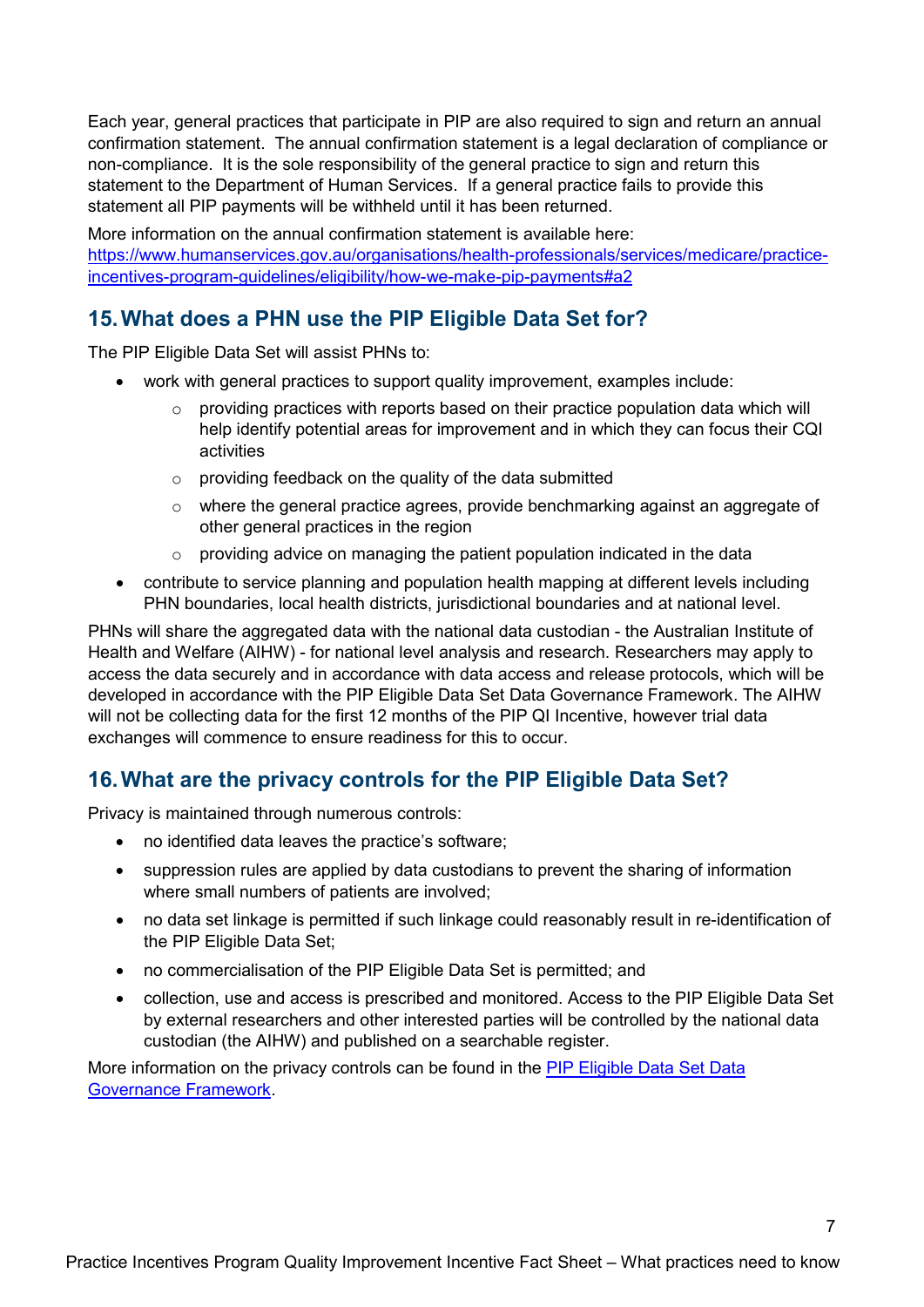# **17.Are general practices required to use specific data extraction companies for extracting the PIP Eligible Data Set?**

No. As long as the PIP Eligible Data Set is submitted to the Primary Health Network (PHN) in accordance with the relevant requirements of the PIP Eligible Data Set Data Governance Framework, the practice will meet the data sharing eligibility requirement of the PIP QI Incentive.

#### **18.What and who are the data custodians?**

The data custodians under the PIP QI Incentive are involved in aggregating the data into the PIP Eligible Data Set at local, regional and national level. The data custodians are governed by the PIP Eligible Data Set Data Governance Framework.

The roles and responsibilities of each data custodian is detailed in the PIP Eligible Data Set Data Governance Framework. The data custodians of the PIP Eligible Data Set are:

#### **Local Data Custodian: General practice**

Role: Ensure the accuracy and completeness of data contained in their clinical information systems and use it to improve the quality of patient care and outcomes.

#### **Regional Data Custodian: Primary Health Network**

Role: Extract and analyse the PIP Eligible Data Set to support participating general practices implement quality improvement activities.

#### **National Data Custodian: Australian Institute of Health and Welfare**

Role: Analyse the PIP Eligible Data Set for population health planning, policy development, program management, disease burden analysis, and relevant trends

#### **19.What is the Population Health Data Set?**

The Population Health Data Set is the voluntary data set that general practices choose to submit to their local PHN as part of a broader data sharing arrangement. The submission of the Population Health Data Set is not required to be eligible for the PIP QI Incentive. The PIP Eligible Data Set can be derived from the Population Health Data Set.

## **20.What is the difference between the PIP Eligible Data Set and the Population Health Data Set?**

The PIP Eligible Data Set is the data set that a general practice is required to submit to their local Primary Health Network (PHN) when participating under the PIP QI Incentive.

The Population Health Data Set is the data set that approximately 68% of general practices voluntarily submit to their PHNs. The PIP Eligible Data Set can be derived from the Population Health Data Set.

## **21.What do PHNs use the Population Health Data Set for?**

PHNs use the Population Health Data Set for local population health planning, service delivery planning and other quality improvement activities. Contact your local PHN for further details.

The data set is also used as a way for PHNs to assist general practices in understanding their practice population and developing quality improvement activities based on this data. A PHN will often use a general practice's Population Health Data Set to assist practices in identifying gaps in patient care, allocating resources and clinicians accordingly and building on clinical strengths including in the areas of quality and safety.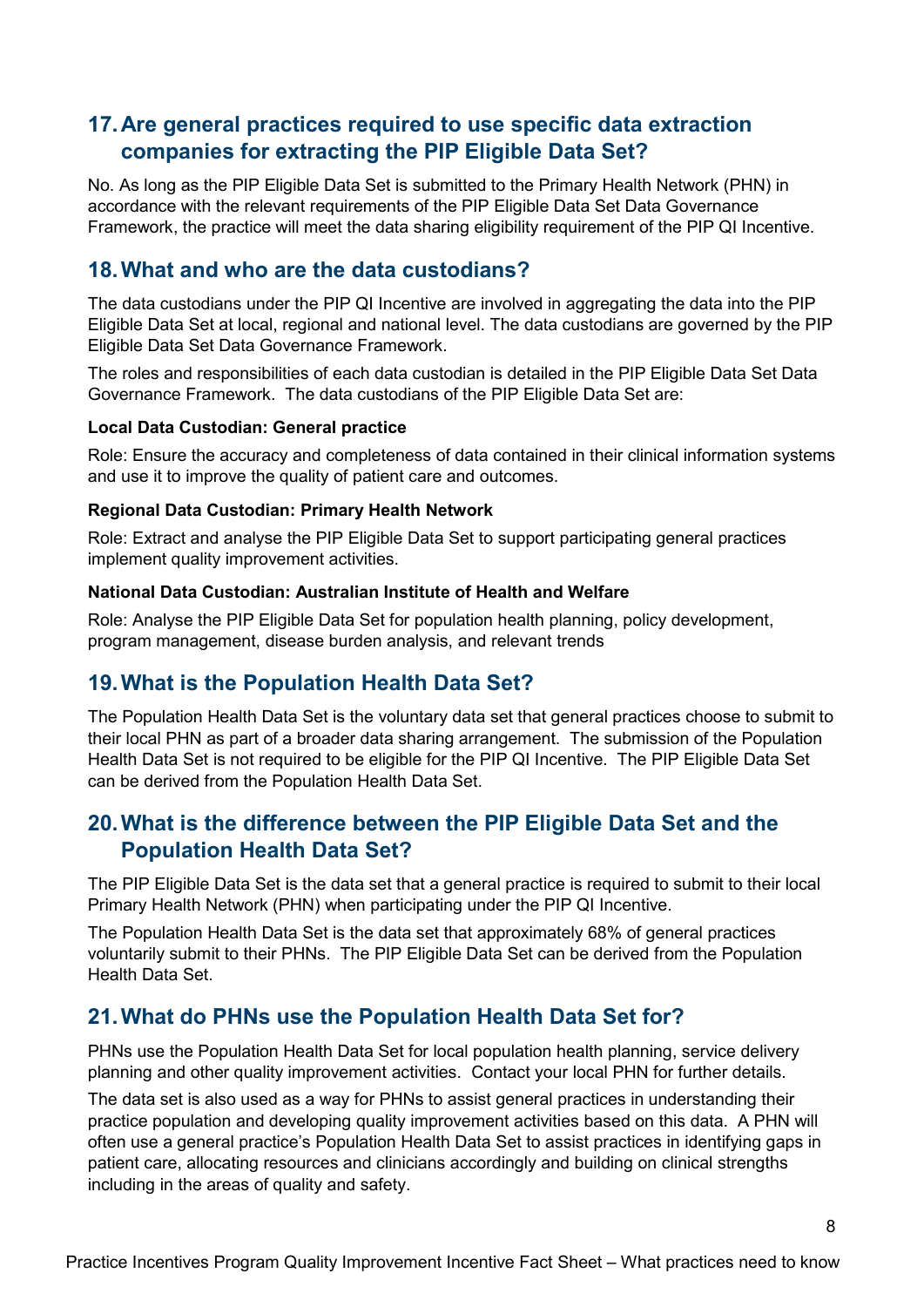## **22.How do general practices submit their Population Health Data Set to PHNs?**

Most PHNs provide general practices with a licence for a data extraction tool to assist them to securely extract and submit data. Under these arrangements, a general practice would submit their Population Health Data Set via PenCS or POLAR depending on the PHNs chosen extraction tool.

#### **23.I have more questions who do I ask?**

Firstly, ensure you have read all the resources available on the Department of Health website at https://www1.health.gov.au/internet/main/publishing.nsf/Content/PIP-QI\_Incentive\_quidance.

The resources available include:

- PIP QI Guidelines
- Improvement Measures
- Improvement Measures Annotated Specifications
- PIP Eligible Data Set Data Governance Framework
- PIP QI Who Do I Ask
- PIP QI FAQs

If you have further questions that have not been answered in the resources above, please refer to the 'Who Do I Ask' document. This document has been developed to assist general practices in directing their question to the most appropriate person. This document is available on the Department of Health at [https://www1.health.gov.au/internet/main/publishing.nsf/Content/PIP-](https://www1.health.gov.au/internet/main/publishing.nsf/Content/PIP-QI_Incentive_guidance)QI Incentive guidance.